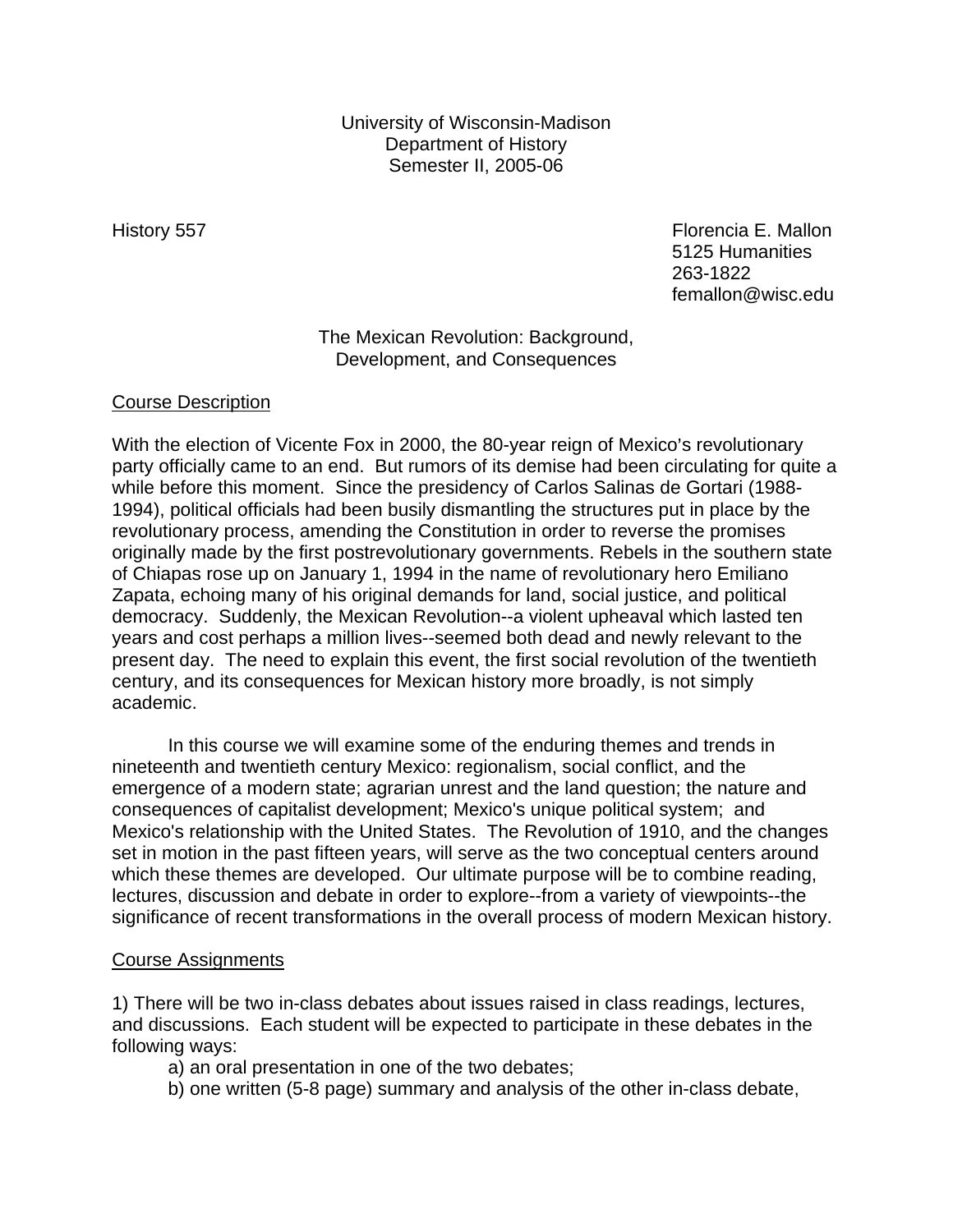which includes a discussion of the student's own opinions concerning the issues involved.

2) There will be a take-home midterm, composed of one essay question: "Why did the Chiapas rebels call themselves Zapatistas rather than Villistas?" This question will allow you to compare and contrast the two popular movements in the 1910 revolution, while also comparing the 1910 revolution to the 1994 Zapatista uprising.

3) There will be a final exam composed of two parts: a comprehensive essay question taken from a review sheet handed out ahead of time; and a section of short essays on key concepts and terms (a list will be provided as part of the review process).

3) All students are expected to participate actively in discussions.

4) Grading system: Oral debate presentation, 15%; Written assessment of debate teamwork, 10%; Debate paper, 20%; midterm, 20%; final, 35%.

## SCHEDULE OF READINGS AND LECTURES

## **UNIT I: The End of the Mexican Revolution**

Week 1, 17-19 Jan.- Mexico Today: The Chiapas Rebellion and the Fall of the PRI Reading: \*Marián Peres Tsu, "A Tzotzil Chronicle of the Zapatista Uprising," in Gilbert M. Joseph and Timothy J. Henderson, eds., The Mexico Reader: History, Culture, Politics (Durham: Duke University Press, 2002), pp. 655-69; XEROX PACKET.

Week 2, 24-26 Jan.- Chiapas and the Indigenous Question: Historical Background Reading: Collier and Quaratiello, pp. 1-90.

Week 3, 31 Jan.-2 Feb.- Chiapas in Broader Mexican Perspective

Reading: Collier and Quaratiello, pp. 91-176.

### **UNIT II: The Emergence of the Liberal Nation-State**

Week 4, 7-9 Feb.- The Triumph of Liberalism: From Independence to the *Porfiriato* Reading:

\*Ponciano Arriaga, "A Mexican Radical," in Benjamin Keen (ed.), Latin American Civilization: History and Society, 1492 to the Present (Boul der: Westview Press, 1986), pp. 260-62, XEROX PACKET.

\*John Kenneth Turner, "The Contract Slaves of the Valle Nacional" and "In the Valley of Death," in Barbarous Mexico, Orig. Ed. 1910 (Austin: University of Texas Press, 1969), pp. 54-67 and 68-90, respectively, XEROX PACKET.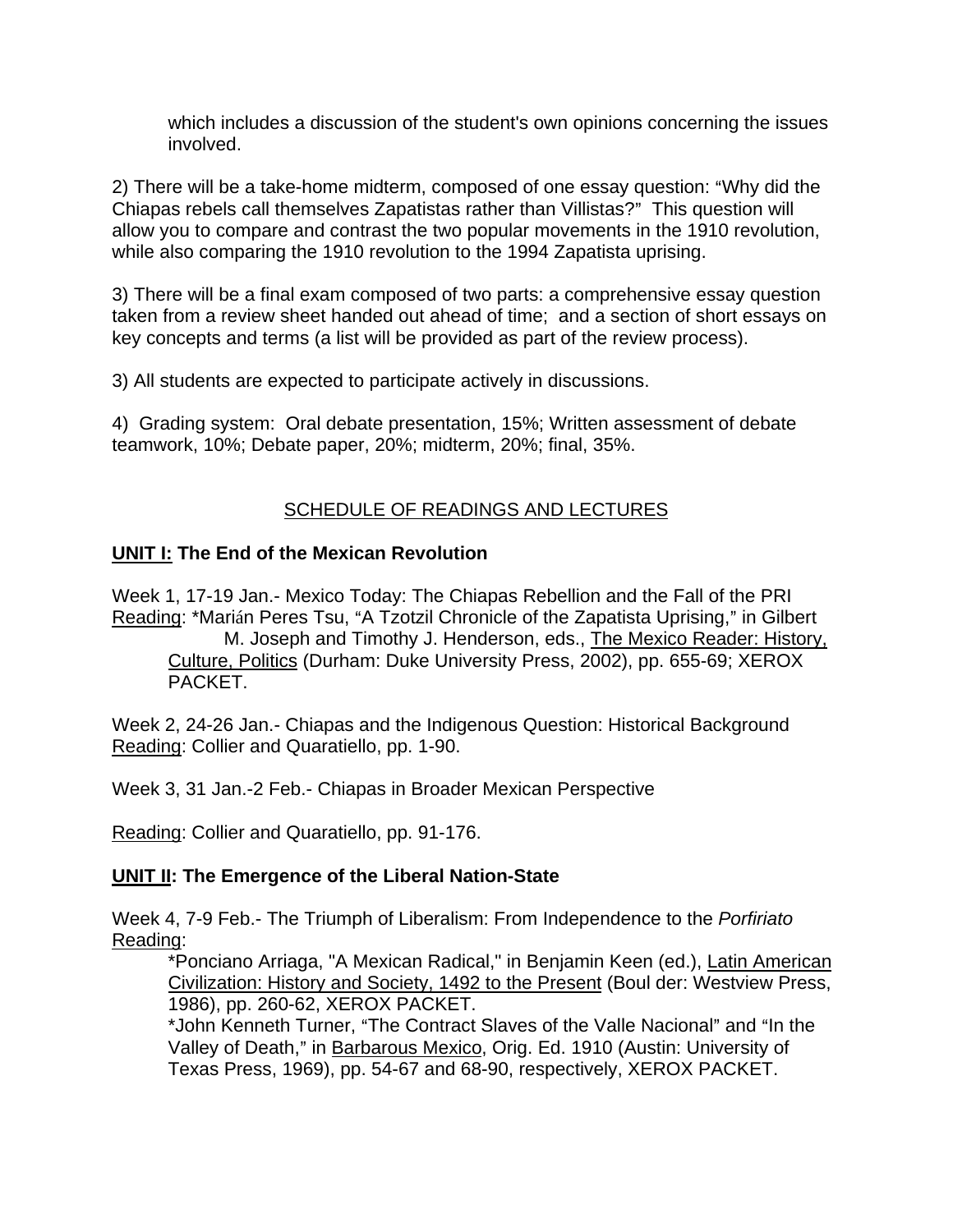History 557- Spring 2006- Mallon- page 3

Week 5, 14-17 Feb.- The *Porfiriato* in Crisis and the Road to Revolution Reading: Aguilar Camín and Meyer, pp. 1-35.

\*Zapatista documents: "Plan de Ayala" and "Agrarian Law," translations in John Womack, Jr., Zapata and the Mexican Revolution (New York: Random House, 1968), pp. 393-404, 405-11, respectively, XEROX PACKET.

Week 6, 21-23 Feb.- The Violent Decade, 1910-1920 Reading: Aguilar Camín and Meyer, pp. 36-70; Reed, entire.

Week 7, 28 Feb.-2 Mar.- Voices along the Edges of the Crowd **NO NEW READING; MIDTERM ESSAY DUE FRIDAY, MARCH 3RD, 5:00 P.M.**

Week 8, 7-9 Mar.- Picking up the Pieces, 1920-1930 Reading: Aguilar Camín and Meyer, pp. 71-128. **\*\*\*\*SPRING BREAK, 11-19 MARCH**\*\*\*\* Week 9, 21-23 Mar.- Cultural Contestations, 1920-1930 Reading: Vaughan, pp. 3-46.

Week 10, 28-30 Mar.- Cardenista Institutionalization, 1934-1940 Reading: Aguilar Camín and Meyer, pp. 130-58; Vaughan, pp. 47-136.

# **UNIT III: Rise and Fall of the Liberal Welfare State, 1940-1968**

Week 11, 4-6 Apr.- Was the Mexican Postrevolutionary State a Welfare State? Reading: Aguilar Camín and Meyer, pp. 159-98; Vaughan, pp. 137-201.

Week 12, 11-13 Apr.- Was the Mexican Postrevolutionary State a Welfare State? (Part 2)

**11 Apr.. Debate N° 1: Was the Mexican Postrevolutionary State a Welfare State?** Reading: \*Document: Rubén Jaramillo, "Plan de Cerro Prieto," XEROX PACKET.

Week 13, 18-20 Apr.- Struggles with Crisis and Reprivatization

Reading: Steven J. Bachelor, "Toiling for the 'New Invaders': Autoworkers,

Transnational Corporations, and Working-Class Culture in Mexico City, 1955- 1968," in Gilbert Joseph, Anne Rubenstein, and Eric Zolov (eds.), Fragments of a Golden Age: The Politics of Culture in Mexico Since 1940 (Durham: Duke University Press, 2001), pp. 273-326. XEROX PACKET.

### **UNIT IV: Crisis in Slow Motion, 1968-2000**

Week 14, 25-27 Apr.- The Erosion of Prosperity and Democracy Reading: Aguilar Camín and Meyer, pp. 199-250.